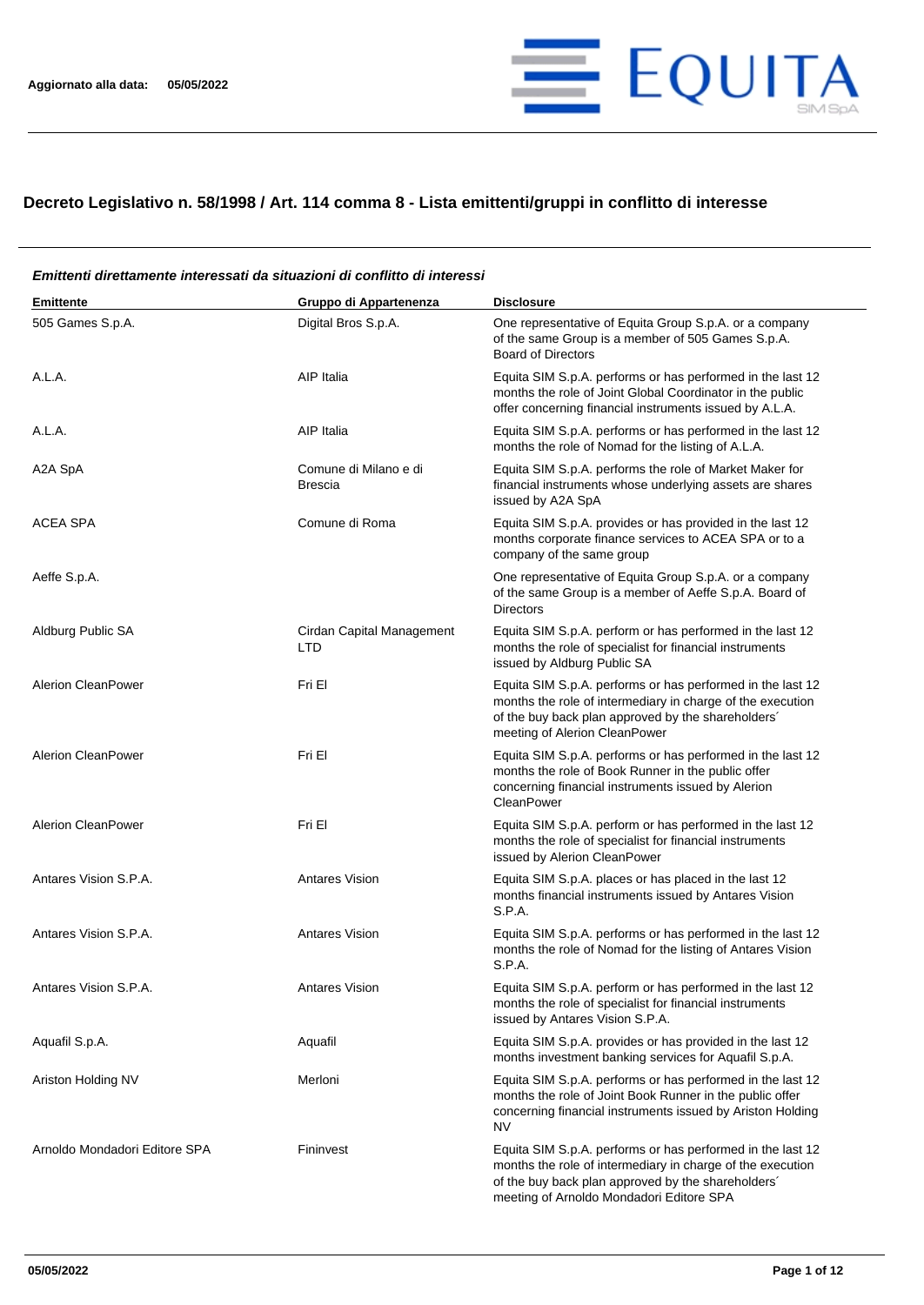

| Arnoldo Mondadori Editore SPA | Fininvest                  | Equita SIM S.p.A. perform or has performed in the last 12<br>months the role of specialist for financial instruments<br>issued by Arnoldo Mondadori Editore SPA                                               |
|-------------------------------|----------------------------|---------------------------------------------------------------------------------------------------------------------------------------------------------------------------------------------------------------|
| Ascopiave S.p.A.              | Ascopiave                  | Equita SIM S.p.A. performs or has performed in the last 12<br>months the role of intermediary in charge of the execution<br>of the buy back plan approved by the shareholders'<br>meeting of Ascopiave S.p.A. |
| Ascopiave S.p.A.              | Ascopiave                  | Equita SIM S.p.A. perform or has performed in the last 12<br>months the role of specialist for financial instruments<br>issued by Ascopiave S.p.A.                                                            |
| Assicurazioni Generali S.p.A. | Generali                   | Equita SIM S.p.A. performs the role of Market Maker for<br>financial instruments issued by Assicurazioni Generali<br>S.p.A.                                                                                   |
| Assicurazioni Generali S.p.A. | Generali                   | Equita SIM S.p.A. provides or has provided in the last 12<br>months corporate finance services to Assicurazioni<br>Generali S.p.A. or to a company of the same group                                          |
| Assicurazioni Generali S.p.A. | Generali                   | Equita SIM S.p.A. performs the role of Market Maker for<br>financial instruments whose underlying assets are shares<br>issued by Assicurazioni Generali S.p.A.                                                |
| Assiteca S.p.A.               | Lucca S.r.l.               | Equita SIM S.p.A. perform or has performed in the last 12<br>months the role of specialist for financial instruments<br>issued by Assiteca S.p.A.                                                             |
| Assiteca S.p.A.               | Lucca S.r.l.               | Equita SIM S.p.A. provides or has provided in the last 12<br>months investment banking services for Assiteca S.p.A.                                                                                           |
| ASTM S.p.A                    | Gavio                      | Equita SIM S.p.A. perform or has performed in the last 12<br>months the role of advisor of the offerer in transactions on<br>financial instruments issued by ASTM S.p.A                                       |
| Atlantia S.p.A.               | <b>Benetton</b>            | Equita SIM S.p.A. performs the role of Market Maker for<br>financial instruments issued by Atlantia S.p.A.                                                                                                    |
| Autogrill SPA                 | <b>Benetton</b>            | Equita SIM S.p.A. provides or has provided in the last 12<br>months corporate finance services to Autogrill SPA or to a<br>company of the same group                                                          |
| Autogrill SPA                 | <b>Benetton</b>            | Equita SIM S.p.A. provides or has provided in the last 12<br>months investment banking services for Autogrill SPA                                                                                             |
| Autogrill SPA                 | <b>Benetton</b>            | Equita SIM S.p.A. performs the role of Market Maker for<br>financial instruments whose underlying assets are shares<br>issued by Autogrill SPA                                                                |
| Avio S.p.A.                   | Ministero Economia Finanze | Equita SIM S.p.A. performs or has performed in the last 12<br>months the role of intermediary in charge of the execution<br>of the buy back plan approved by the shareholders'<br>meeting of Avio S.p.A.      |
| Avio S.p.A.                   | Ministero Economia Finanze | Equita SIM S.p.A. provides or has provided in the last 12<br>months investment banking services for Avio S.p.A.                                                                                               |
| Avio S.p.A.                   | Ministero Economia Finanze | One representative of Equita Group S.p.A. or a company<br>of the same Group is a member of Avio S.p.A. Board of<br><b>Directors</b>                                                                           |
| B.F. S.p.A.                   | <b>Bonifiche Ferraresi</b> | Equita SIM S.p.A. provides or has provided in the last 12<br>months corporate finance services to B.F. S.p.A. or to a<br>company of the same group                                                            |
| B.F. S.p.A.                   | <b>Bonifiche Ferraresi</b> | Equita SIM S.p.A. provides or has provided in the last 12<br>months investment banking services for B.F. S.p.A.                                                                                               |
| B.F. S.p.A.                   | <b>Bonifiche Ferraresi</b> | Equita SIM S.p.A. perform or has performed in the last 12<br>months the role of specialist for financial instruments<br>issued by B.F. S.p.A.                                                                 |
| Banca Carige S.p.A.           | Malacalza                  | Equita SIM S.p.A. perform or has performed in the last 12<br>months the role of specialist for financial instruments<br>issued by Banca Carige S.p.A.                                                         |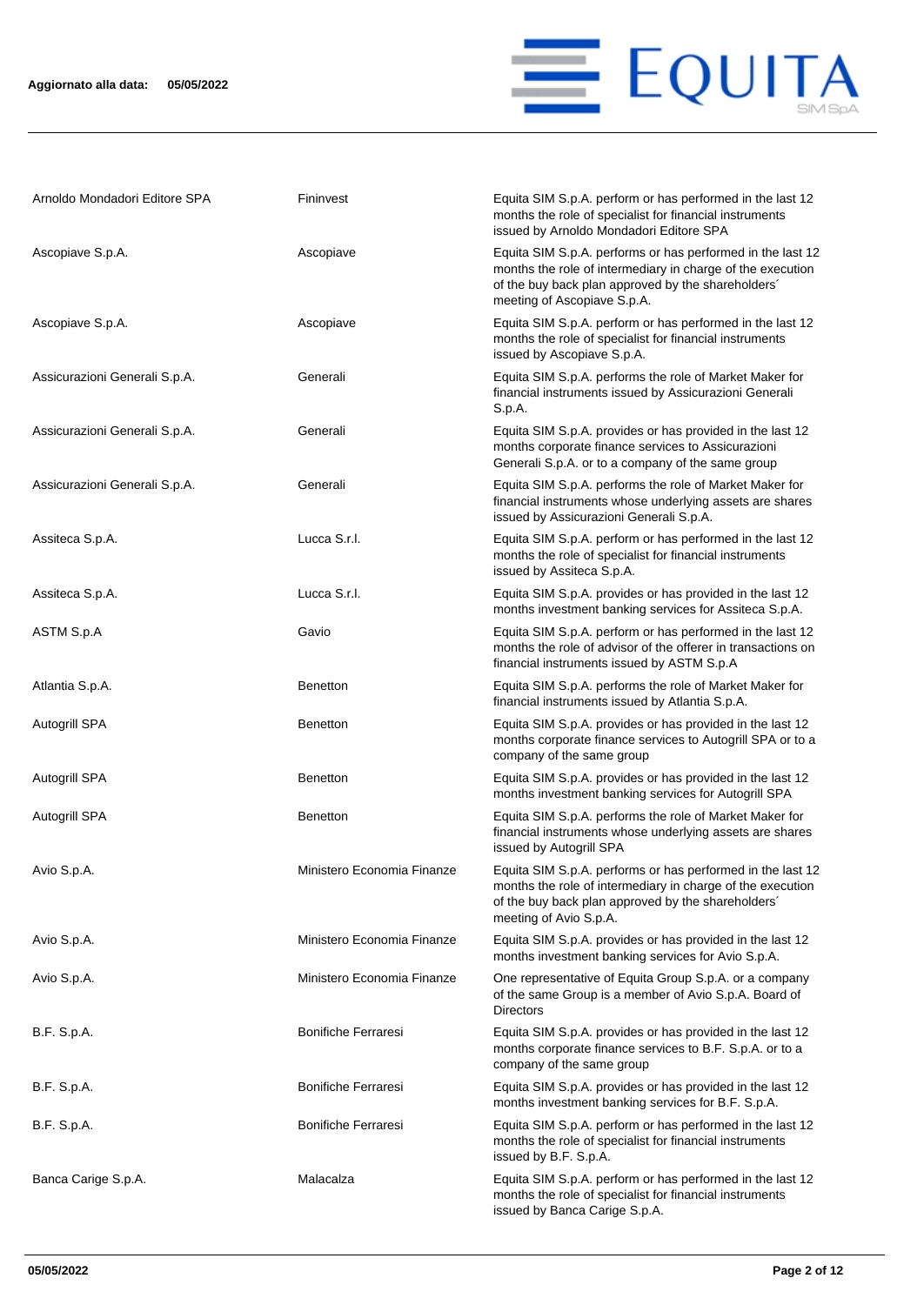

Banca Cesare Ponti **Equita SIM S.p.A. perform or has performed in the last 12** 

|                                    |                      | months the role of specialist for financial instruments<br>issued by Banca Cesare Ponti                                                                                                                                   |
|------------------------------------|----------------------|---------------------------------------------------------------------------------------------------------------------------------------------------------------------------------------------------------------------------|
| Banca Farmafactoring S.p.a.        | Equinova             | Equita SIM S.p.A. provides or has provided in the last 12<br>months investment banking services for Banca<br>Farmafactoring S.p.a.                                                                                        |
| Banca Ifis SPA                     | La Scogliera S.p.A.  | Equita SIM S.p.A. performs the role of Market Maker for<br>financial instruments issued by Banca Ifis SPA                                                                                                                 |
| Banca Popolare di Milano S.c.r.l.  | Banco BPM            | Equita SIM S.p.A. performs the role of Market Maker for<br>financial instruments whose underlying assets are shares<br>issued by Banca Popolare di Milano S.c.r.l.                                                        |
| Banca Popolare di Sondrio S.C.p.A. | <b>BP</b> Sondrio    | Equita SIM S.p.A. has placed/has executed an ABB/RABB<br>in the last 12 months for financial instruments issued by<br>Banca Popolare di Sondrio S.C.p.A.                                                                  |
| Banca Popolare di Sondrio S.C.p.A. | <b>BP</b> Sondrio    | Equita SIM S.p.A. perform or has performed in the last 12<br>months the role of specialist for financial instruments<br>issued by Banca Popolare di Sondrio S.C.p.A.                                                      |
| <b>Banca Profilo SPA</b>           | <b>Banca Profilo</b> | Equita SIM S.p.A. performs or has performed in the last 12<br>months the role of intermediary in charge of the execution<br>of the buy back plan approved by the shareholders'<br>meeting of Banca Profilo SPA            |
| <b>Banca Profilo SPA</b>           | Banca Profilo        | Equita SIM S.p.A. perform or has performed in the last 12<br>months the role of specialist for financial instruments<br>issued by Banca Profilo SPA                                                                       |
| Banco BPM S.p.A.                   | Banco BPM            | Equita SIM S.p.A. performs the role of Market Maker for<br>financial instruments issued by Banco BPM S.p.A.                                                                                                               |
| Barclays Bank PLC                  | <b>Barclays</b>      | Equita SIM S.p.A. performs or has performed in the last 12<br>months the role of liquidity provider for financial<br>instruments issued by Barclays Bank PLC                                                              |
| Barclays Bank PLC                  | <b>Barclays</b>      | Equita SIM S.p.A. perform or has performed in the last 12<br>months the role of specialist for financial instruments<br>issued by Barclays Bank PLC                                                                       |
| Be Shaping the Future S.p.A.       | TIP                  | Equita SIM S.p.A. performs or has performed in the last 12<br>months the role of intermediary in charge of the execution<br>of the buy back plan approved by the shareholders'<br>meeting of Be Shaping the Future S.p.A. |
| Be Shaping the Future S.p.A.       | TIP                  | Equita SIM S.p.A. provides or has provided in the last 12<br>months investment banking services for Be Shaping the<br>Future S.p.A.                                                                                       |
| Be Shaping the Future S.p.A.       | <b>TIP</b>           | Equita SIM S.p.A. perform or has performed in the last 12<br>months the role of specialist for financial instruments<br>issued by Be Shaping the Future S.p.A.                                                            |
| BNP Paribas Issuance B.V.          | Gruppo BNP Paribas   | Equita SIM S.p.A. perform or has performed in the last 12<br>months the role of specialist for financial instruments<br>issued by BNP Paribas Issuance B.V.                                                               |
| Borsa Italiana S.p.A.              | Borsa Italiana       | One representative of Equita Group S.p.A. or a company<br>of the same Group is a member of Borsa Italiana S.p.A.<br><b>Board of Directors</b>                                                                             |
| <b>Buzzi Unicem SPA</b>            | Buzzi                | Equita SIM S.p.A. performs the role of Market Maker for<br>financial instruments whose underlying assets are shares<br>issued by Buzzi Unicem SPA                                                                         |
| Cairo Communication SPA            | Cairo                | Equita SIM S.p.A. perform or has performed in the last 12<br>months the role of specialist for financial instruments<br>issued by Cairo Communication SPA                                                                 |
| Cairo Communication SPA            | Cairo                | One representative of Equita Group S.p.A. or a company<br>of the same Group is a member of Cairo Communication<br>SPA Board of Directors                                                                                  |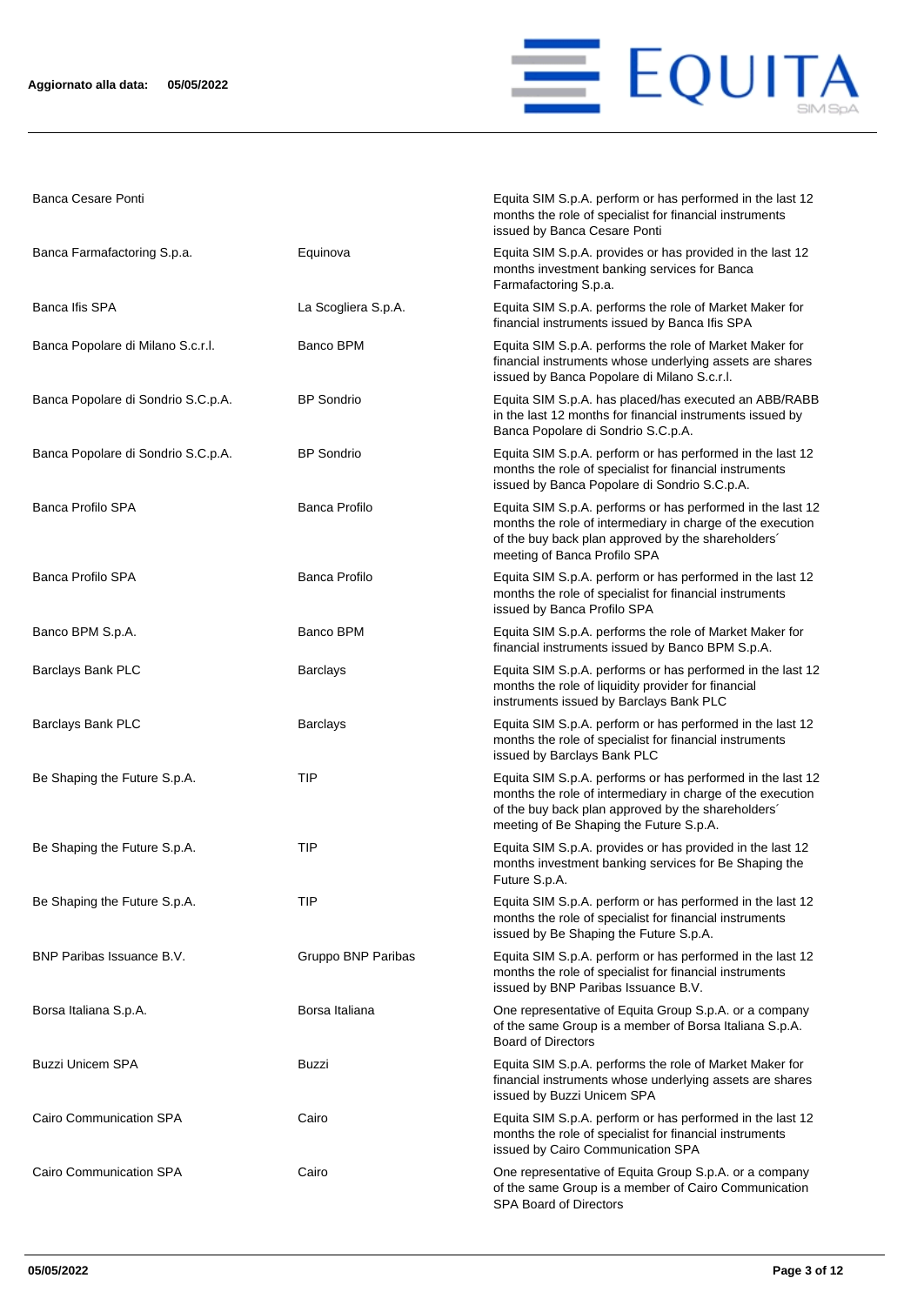## **Aggiornato alla data: 05/05/2022**



| Cairo Editore S.p.A.                                 | Cairo Communication S.p.A.    | One representative of Equita Group S.p.A. or a company<br>of the same Group is a member of Cairo Editore S.p.A.<br><b>Board of Directors</b>                                                                                                      |
|------------------------------------------------------|-------------------------------|---------------------------------------------------------------------------------------------------------------------------------------------------------------------------------------------------------------------------------------------------|
| Cairo Pubblicità S.p.A.                              | Cairo Communication S.p.A.    | One representative of Equita Group S.p.A. or a company<br>of the same Group is a member of Cairo Pubblicità S.p.A.<br><b>Board of Directors</b>                                                                                                   |
| CairoRCS Media                                       | Cairo Communication S.p.A.    | One representative of Equita Group S.p.A. or a company<br>of the same Group is a member of CairoRCS Media Board<br>of Directors                                                                                                                   |
| Canon Italia S.p.A.                                  | <b>CANON INC</b>              | One representative of Equita Group S.p.A. or a company<br>of the same Group is a member of Canon Italia S.p.A.<br><b>Board of Directors</b>                                                                                                       |
| Carraro International S.E.                           | CARRARO                       | Equita SIM S.p.A. perform or has performed in the last 12<br>months the role of specialist for financial instruments<br>issued by Carraro International S.E.                                                                                      |
| CIR S.p.A. - COMPAGNIE INDUSTRIALI<br><b>RIUNITE</b> | De Benedetti                  | Equita SIM S.p.A. performs or has performed in the last 12<br>months the role of intermediary in charge of the execution<br>of the buy back plan approved by the shareholders'<br>meeting of CIR S.p.A. - COMPAGNIE INDUSTRIALI<br><b>RIUNITE</b> |
| Citigroup Inc                                        | Citigroup                     | Equita SIM S.p.A. perform or has performed in the last 12<br>months the role of specialist for financial instruments<br>issued by Citigroup Inc                                                                                                   |
| CNH Industrial N.V.                                  | Agnelli                       | Equita SIM S.p.A. performs the role of Market Maker for<br>financial instruments whose underlying assets are shares<br>issued by CNH Industrial N.V.                                                                                              |
| COIMA RES S.p.A.                                     | Coima RES                     | Equita SIM S.p.A. provides or has provided in the last 12<br>months investment banking services for COIMA RES<br>S.p.A.                                                                                                                           |
| Credit Agricole Friuladria S.p.A.                    | <b>Credit Agricole</b>        | Equita SIM S.p.A. perform or has performed in the last 12<br>months the role of advisor of the offerer in transactions on<br>financial instruments issued by Credit Agricole Friuladria<br>S.p.A.                                                 |
| Credit Agricole Italia S.p.A.                        | <b>Credit Agricole</b>        | Equita SIM S.p.A. provides or has provided in the last 12<br>months corporate finance services to Credit Agricole Italia<br>S.p.A. or to a company of the same group                                                                              |
| Credit Agricole SA                                   | <b>Credit Agricole</b>        | Equita SIM S.p.A. perform or has performed in the last 12<br>months the role of specialist for financial instruments<br>issued by Credit Agricole SA                                                                                              |
| Credit Suisse AG, London Branch                      | <b>Credit Suisse</b>          | Equita SIM S.p.A. perform or has performed in the last 12<br>months the role of specialist for financial instruments<br>issued by Credit Suisse AG, London Branch                                                                                 |
| Credito Valtellinese S.p.A.                          | Credit Agricole Italia S.p.A. | Equita SIM S.p.A. perform or has performed in the last 12<br>months the role of advisor of the offerer in transactions on<br>financial instruments issued by Credito Valtellinese S.p.A.                                                          |
| Culti Milano S.p.A.                                  | Intek                         | Equita SIM S.p.A. performs or has performed in the last 12<br>months the role of intermediary in charge of the execution<br>of the buy back plan approved by the shareholders'<br>meeting of Culti Milano S.p.A.                                  |
| CY4Gate S.p.A.                                       | Elettronica s.p.a.            | Equita SIM S.p.A. performs or has performed in the last 12<br>months the role of Global Coordinator in the public offer<br>concerning financial instruments issued by CY4Gate S.p.A.                                                              |
| CY4Gate S.p.A.                                       | Elettronica s.p.a.            | Equita SIM S.p.A. performs or has performed in the last 12<br>months the role of Nomad for the listing of CY4Gate S.p.A.                                                                                                                          |
| CY4Gate S.p.A.                                       | Elettronica s.p.a.            | Equita SIM S.p.A. perform or has performed in the last 12<br>months the role of specialist for financial instruments<br>issued by CY4Gate S.p.A.                                                                                                  |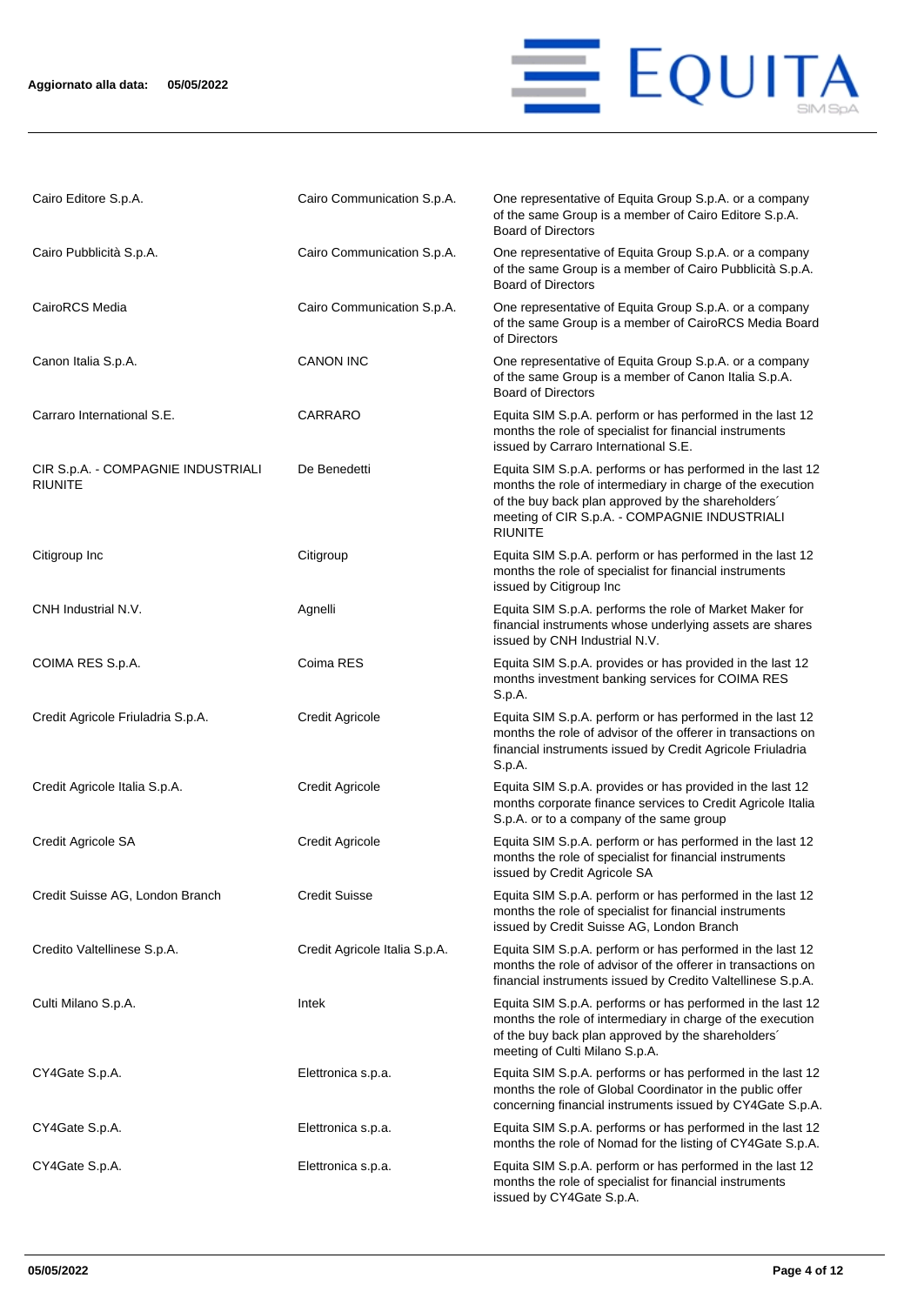

| D'Amico International Shipping SA | d`Amico                    | Equita SIM S.p.A. performs or has performed in the last 12<br>months the role of intermediary in charge of the execution<br>of the buy back plan approved by the shareholders'<br>meeting of D'Amico International Shipping SA |
|-----------------------------------|----------------------------|--------------------------------------------------------------------------------------------------------------------------------------------------------------------------------------------------------------------------------|
| D'Amico International Shipping SA | d`Amico                    | Equita SIM S.p.A. provides or has provided in the last 12<br>months investment banking services for D'Amico<br>International Shipping SA                                                                                       |
| Defence Tech Holding S.p.A.       | Comunimpresa S.r.l.        | Equita SIM S.p.A. performs or has performed in the last 12<br>months the role of Global Coordinator in the public offer<br>concerning financial instruments issued by Defence Tech<br>Holding S.p.A.                           |
| Defence Tech Holding S.p.A.       | Comunimpresa S.r.l.        | Equita SIM S.p.A. performs or has performed in the last 12<br>months the role of Nomad for the listing of Defence Tech<br>Holding S.p.A.                                                                                       |
| Defence Tech Holding S.p.A.       | Comunimpresa S.r.l.        | Equita SIM S.p.A. perform or has performed in the last 12<br>months the role of specialist for financial instruments<br>issued by Defence Tech Holding S.p.A.                                                                  |
| Deutsche Bank AG                  |                            | Equita SIM S.p.A. perform or has performed in the last 12<br>months the role of specialist for financial instruments<br>issued by Deutsche Bank AG                                                                             |
| Digital Bros Spa                  |                            | One representative of Equita Group S.p.A. or a company<br>of the same Group is a member of Digital Bros Spa Board<br>of Directors                                                                                              |
| Digital Value S.p.A.              |                            | Equita SIM S.p.A. provides or has provided in the last 12<br>months investment banking services for Digital Value<br>S.p.A.                                                                                                    |
| doValue S.p.A.                    | Fortress                   | Equita SIM S.p.A. performs or has performed in the last 12<br>months the role of intermediary in charge of the execution<br>of the buy back plan approved by the shareholders'<br>meeting of doValue S.p.A.                    |
| Dragon Spac                       |                            | Equita SIM S.p.A. provides or has provided in the last 12<br>months corporate finance services to Dragon Spac or to a<br>company of the same group                                                                             |
| Enel S.p.A.                       | Ministero Economia Finanze | Equita SIM S.p.A. performs the role of Market Maker for<br>financial instruments whose underlying assets are shares<br>issued by Enel S.p.A.                                                                                   |
| <b>ENI Gas e Luce</b>             | ENI S.p.A.                 | Equita SIM S.p.A. performs or has performed in the last 12<br>months the role of Joint Book Runner in the public offer<br>concerning financial instruments issued by ENI Gas e Luce                                            |
| ENI S.p.A.                        | Ministero Economia Finanze | Equita SIM S.p.A. performs the role of Market Maker for<br>financial instruments whose underlying assets are shares<br>issued by ENI S.p.A.                                                                                    |
| EPS Equita PEP SPAC 2 S.p.A.      | Equita Group S.p.A.        | Equita SIM S.p.A. owns a net long position exceeding the<br>threshold of 0,5 % of the total issued share capital of EPS<br>Equita PEP SPAC 2 S.p.A.                                                                            |
| EPS Equita PEP SPAC 2 S.p.A.      | Equita Group S.p.A.        | A direct or indirect shareholder is a member of Board of<br>Directors of EPS Equita PEP SPAC 2 S.p.A.                                                                                                                          |
| Estrima S.P.A.                    |                            | Equita SIM S.p.A. owns a net long position exceeding the<br>threshold of 0,5 % of the total issued share capital of<br>Estrima S.P.A.                                                                                          |
| Estrima S.P.A.                    |                            | Equita SIM S.p.A. performs or has performed in the last 12<br>months the role of Global Coordinator in the public offer<br>concerning financial instruments issued by Estrima S.P.A.                                           |
| Estrima S.P.A.                    |                            | Equita SIM S.p.A. performs or has performed in the last 12<br>months the role of Nomad for the listing of Estrima S.P.A.                                                                                                       |
| Estrima S.P.A.                    |                            | Equita SIM S.p.A. perform or has performed in the last 12<br>months the role of specialist for financial instruments<br>issued by Estrima S.P.A.                                                                               |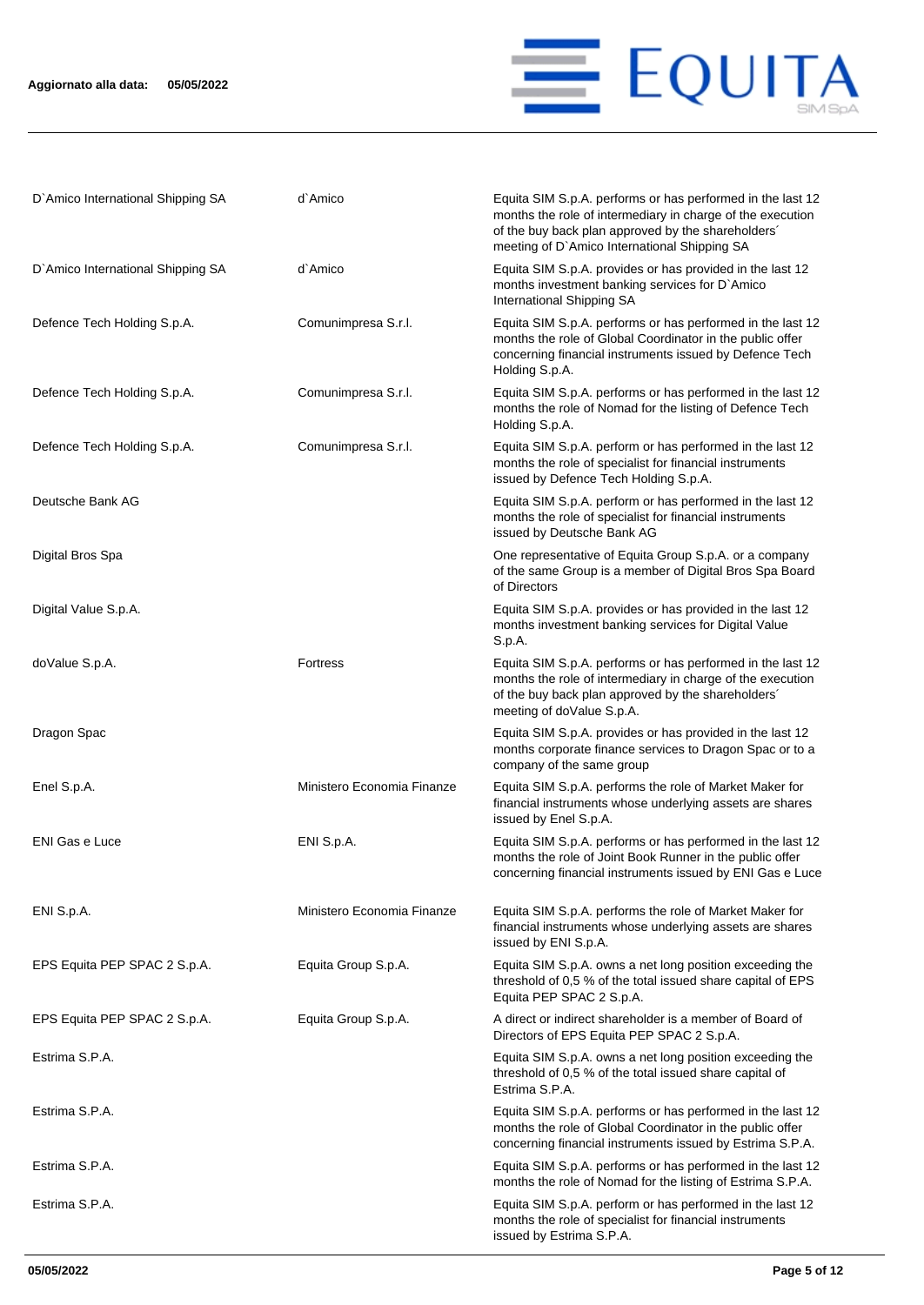

Equita SIM S.p.A. perform or has performed in the last 12 months the role of specialist for financial instruments issued by European Bank For Reconstruction &

European Bank For Reconstruction & Development EBRD

|                                                      |                       | Development EBRD                                                                                                                                                                                                    |
|------------------------------------------------------|-----------------------|---------------------------------------------------------------------------------------------------------------------------------------------------------------------------------------------------------------------|
| Eurotech S.p.A.                                      | <b>EUROTECH GROUP</b> | Equita SIM S.p.A. provides or has provided in the last 12<br>months investment banking services for Eurotech S.p.A.                                                                                                 |
| EXOR S.p.A.                                          | Agnelli               | Equita SIM S.p.A. performs the role of Market Maker for<br>financial instruments whose underlying assets are shares<br>issued by EXOR S.p.A.                                                                        |
| F.I.L.A.-Fabbrica Italiana Lapis ed Affini<br>S.p.A. | Candela               | Equita SIM S.p.A. provides or has provided in the last 12<br>months investment banking services for F.I.L.A.-Fabbrica<br>Italiana Lapis ed Affini<br>S.p.A.                                                         |
| Falck Renewables S.p.A                               | Falck                 | Equita SIM S.p.A. performs or has performed in the last 12<br>months the role of intermediary in charge of the execution<br>of the buy back plan approved by the shareholders'<br>meeting of Falck Renewables S.p.A |
| Falck Renewables S.p.A                               | Falck                 | Equita SIM S.p.A. provides or has provided in the last 12<br>months investment banking services for Falck Renewables<br>S.p.A                                                                                       |
| Falck Renewables S.p.A                               | Falck                 | One representative of Equita Group S.p.A. or a company<br>of the same Group is a member of Falck Renewables<br>S.p.A Board of Directors                                                                             |
| Farmae S.p.A.                                        |                       | Equita SIM S.p.A. provides or has provided in the last 12<br>months corporate finance services to Farmae S.p.A. or to<br>a company of the same group                                                                |
| Farmae S.p.A.                                        |                       | Equita SIM S.p.A. provides or has provided in the last 12<br>months investment banking services for Farmae S.p.A.                                                                                                   |
| Ferrari N.V.                                         | Agnelli               | Equita SIM S.p.A. performs the role of Market Maker for<br>financial instruments issued by Ferrari N.V.                                                                                                             |
| Fiat Chrysler Automobiles N.V.                       | Agnelli               | Equita SIM S.p.A. performs the role of Market Maker for<br>financial instruments issued by Fiat Chrysler Automobiles<br>N.V.                                                                                        |
| Fiat Chrysler Automobiles N.V.                       | Agnelli               | Equita SIM S.p.A. performs the role of Market Maker for<br>financial instruments whose underlying assets are shares<br>issued by Fiat Chrysler Automobiles N.V.                                                     |
| Fiat Chrysler Finance Europe S.A.                    | Agnelli               | Equita SIM S.p.A. performs the role of Market Maker for<br>financial instruments issued by Fiat Chrysler Finance<br>Europe S.A.                                                                                     |
| Fiera Milano Spa                                     | Fiera Milano          | Equita SIM S.p.A. provides or has provided in the last 12<br>months investment banking services for Fiera Milano Spa                                                                                                |
| Fiera Milano Spa                                     | Fiera Milano          | Equita SIM S.p.A. performs or has performed in the last 12<br>months the role of intermediary in charge of the execution<br>of the buy back plan approved by the shareholders'<br>meeting of Fiera Milano Spa       |
| Fincantieri SI S.p.A.                                | Fincantieri S.p.A     | One representative of Equita Group S.p.A. or a company<br>of the same Group is a member of Fincantieri SI S.p.A.<br><b>Board of Directors</b>                                                                       |
| <b>FLY SRL</b>                                       |                       | Equita SIM S.p.A. provides or has provided in the last 12<br>months corporate finance services to FLY SRL or to a<br>company of the same group                                                                      |
| FNM Pay                                              | FNM S.p.A.            | One representative of Equita Group S.p.A. or a company<br>of the same Group is a member of FNM Pay Board of<br><b>Directors</b>                                                                                     |
| FNM S.p.A.                                           | Regione Lombardia     | Equita SIM S.p.A. provides or has provided in the last 12<br>months corporate finance services to FNM S.p.A. or to a<br>company of the same group                                                                   |
| FNM S.p.A.                                           | Regione Lombardia     | Equita SIM S.p.A. provides or has provided in the last 12<br>months investment banking services for FNM S.p.A.                                                                                                      |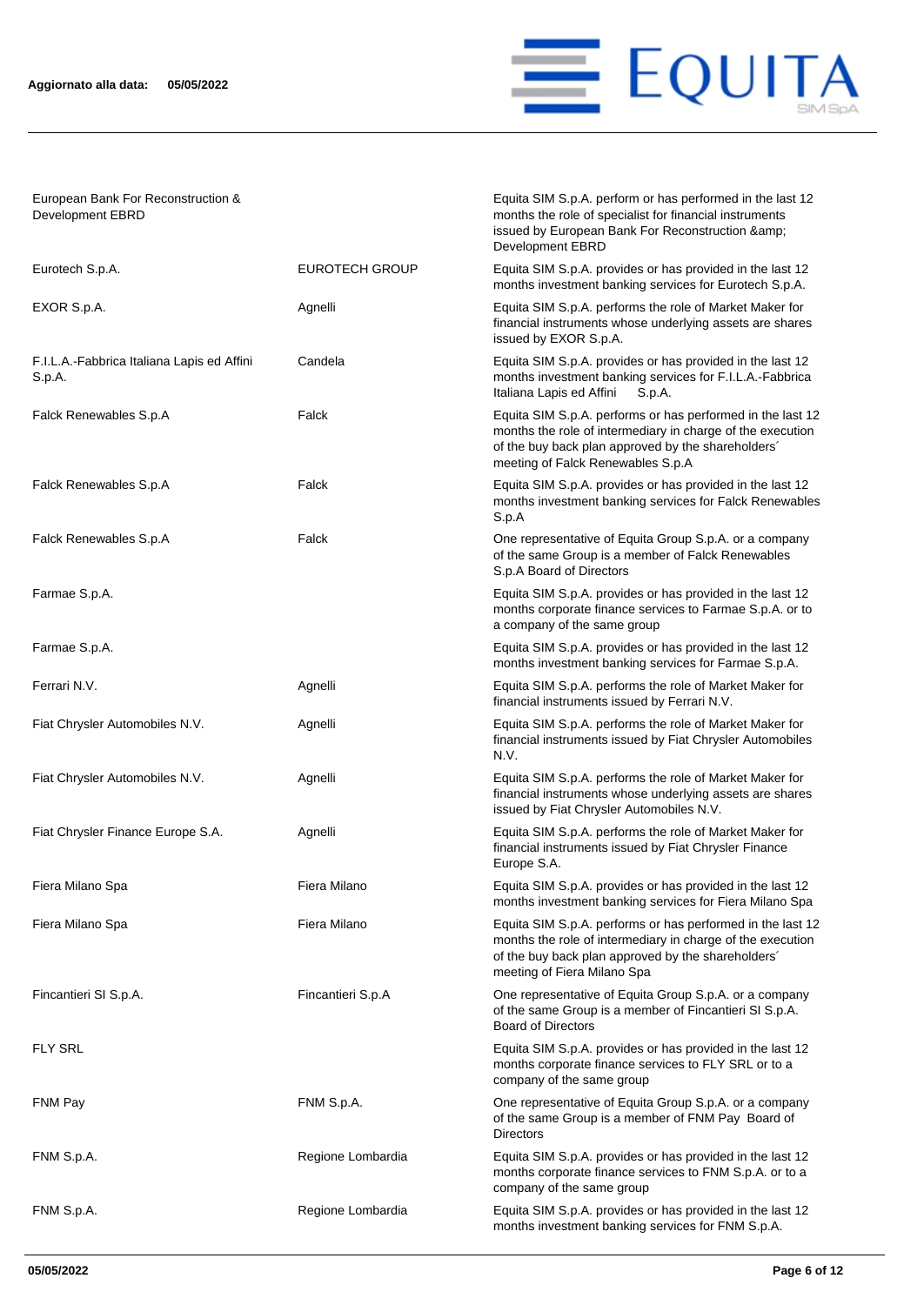

| FNM S.p.A.                          | Regione Lombardia     | Equita SIM S.p.A. performs or has performed in the last 12<br>months the role of Joint Lead Manager in the public offer<br>concerning financial instruments issued by FNM S.p.A.                                         |
|-------------------------------------|-----------------------|--------------------------------------------------------------------------------------------------------------------------------------------------------------------------------------------------------------------------|
| FNM S.p.A.                          | Regione Lombardia     | Equita SIM S.p.A. perform or has performed in the last 12<br>months the role of specialist for financial instruments<br>issued by FNM S.p.A.                                                                             |
| Garofalo Health Care S.P.A.         | Garofalo              | Equita SIM S.p.A. performs or has performed in the last 12<br>months the role of intermediary in charge of the execution<br>of the buy back plan approved by the shareholders'<br>meeting of Garofalo Health Care S.P.A. |
| Garofalo Health Care S.P.A.         | Garofalo              | Equita SIM S.p.A. provides or has provided in the last 12<br>months investment banking services for Garofalo Health<br>Care S.P.A.                                                                                       |
| Garofalo Health Care S.P.A.         | Garofalo              | Equita SIM S.p.A. perform or has performed in the last 12<br>months the role of specialist for financial instruments<br>issued by Garofalo Health Care S.P.A.                                                            |
| Gruppo Mutuionline SpA              | Gruppo Mutuionline    | Equita SIM S.p.A. perform or has performed in the last 12<br>months the role of specialist for financial instruments<br>issued by Gruppo Mutuionline SpA                                                                 |
| Guala Closures S.p.A.               | <b>Guala Closures</b> | Equita SIM S.p.A. perform or has performed in the last 12<br>months the role of specialist for financial instruments<br>issued by Guala Closures S.p.A.                                                                  |
| illimity Bank S.p.A.                | illimity              | Equita SIM S.p.A. provides or has provided in the last 12<br>months investment banking services for illimity Bank S.p.A.                                                                                                 |
| illimity Bank S.p.A.                | illimity              | Equita SIM S.p.A. perform or has performed in the last 12<br>months the role of specialist for financial instruments<br>issued by illimity Bank S.p.A.                                                                   |
| Industrie Chimiche Forestali S.p.A. | Gruppo ICF            | Equita SIM S.p.A. owns a net long position exceeding the<br>threshold of 0,5 % of the total issued share capital of<br>Industrie Chimiche Forestali S.p.A.                                                               |
| Industrie Chimiche Forestali S.p.A. | Gruppo ICF            | Equita SIM S.p.A. perform or has performed in the last 12<br>months the role of specialist for financial instruments<br>issued by Industrie Chimiche Forestali S.p.A.                                                    |
| Industrie Chimiche Forestali S.p.A. | Gruppo ICF            | A direct or indirect shareholder is a member of Board of<br>Directors of Industrie Chimiche Forestali S.p.A.                                                                                                             |
| Iniziative Bresciane S.p.A.         | Iniziative Bresciane  | Equita SIM S.p.A. performs or has performed in the last 12<br>months the role of Nomad for the listing of Iniziative<br>Bresciane S.p.A.                                                                                 |
| Intek Group S.p.A.                  | <b>INTEK</b>          | Equita SIM S.p.A. provides or has provided in the last 12<br>months corporate finance services to Intek Group S.p.A. or<br>to a company of the same group                                                                |
| Intek Group S.p.A.                  | INTEK                 | Equita SIM S.p.A. performs or has performed in the last 12<br>months the role of intermediary in charge of the execution<br>of the buy back plan approved by the shareholders'<br>meeting of Intek Group S.p.A.          |
| Intesa Sanpaolo SpA                 | Intesa Sanpaolo       | Equita SIM S.p.A. performs the role of Market Maker for<br>financial instruments whose underlying assets are shares<br>issued by Intesa Sanpaolo SpA                                                                     |
| Intesa Sanpaolo SpA                 | Intesa Sanpaolo       | Equita SIM S.p.A. performs the role of Market Maker for<br>financial instruments issued by Intesa Sanpaolo SpA                                                                                                           |
| Italian Wine Brands S.p.A.          | Italian Wine Brands   | Equita SIM S.p.A. provides or has provided in the last 12<br>months corporate finance services to Italian Wine Brands<br>S.p.A. or to a company of the same group                                                        |
| Italian Wine Brands S.p.A.          | Italian Wine Brands   | Equita SIM S.p.A. performs or has performed in the last 12<br>months the role of Book Runner in the public offer<br>concerning financial instruments issued by Italian Wine<br>Brands S.p.A.                             |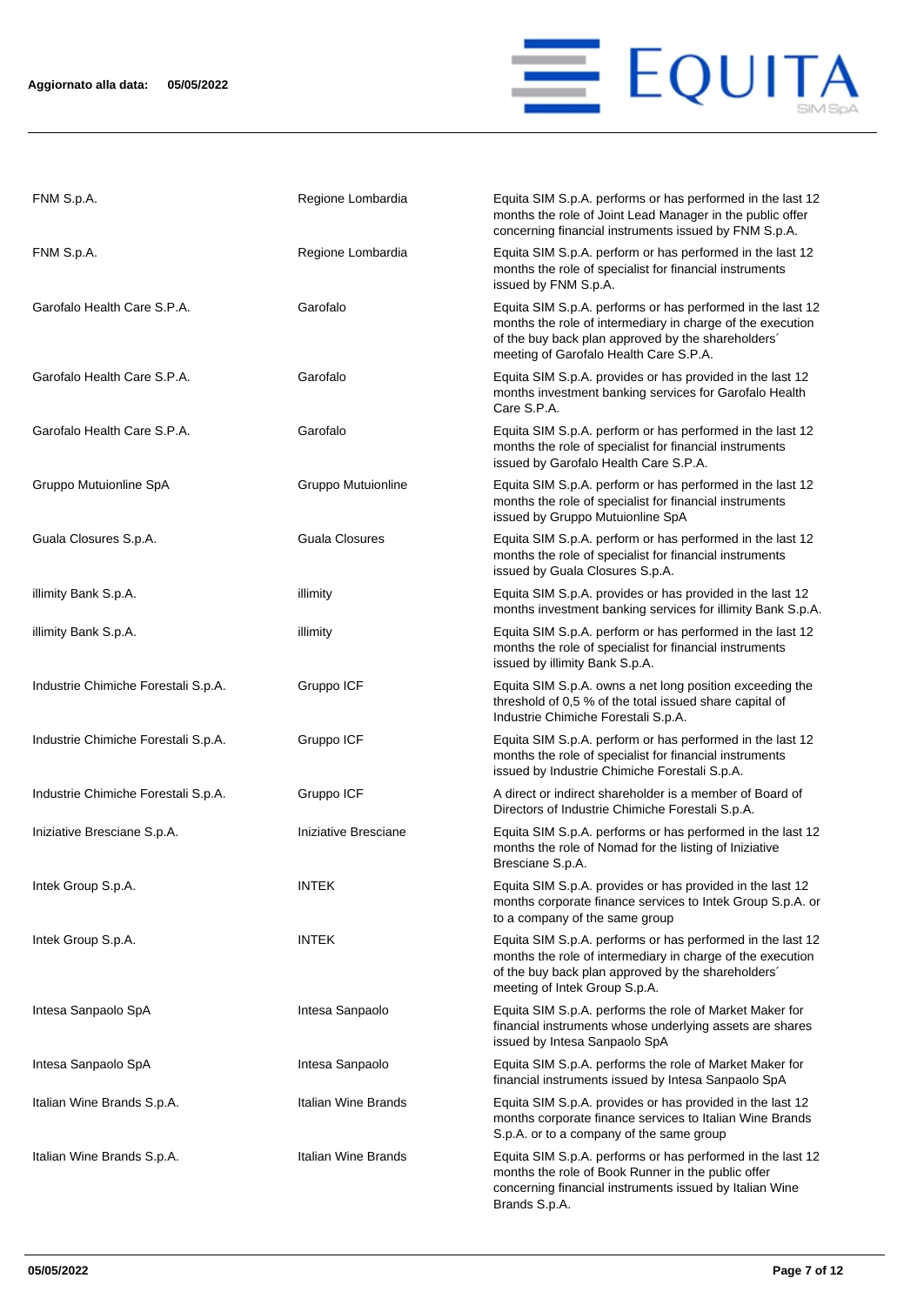

| Italian Wine Brands S.p.A.                | Italian Wine Brands        | Equita SIM S.p.A. perform or has performed in the last 12<br>months the role of specialist for financial instruments<br>issued by Italian Wine Brands S.p.A.                                                         |
|-------------------------------------------|----------------------------|----------------------------------------------------------------------------------------------------------------------------------------------------------------------------------------------------------------------|
| <b>IVS Group SA</b>                       | <b>IVS</b>                 | Equita SIM S.p.A. performs or has performed in the last 12<br>months the role of intermediary in charge of the execution<br>of the buy back plan approved by the shareholders'<br>meeting of IVS Group SA            |
| <b>IVS Group SA</b>                       | <b>IVS</b>                 | Equita SIM S.p.A. provides or has provided in the last 12<br>months corporate finance services to IVS Group SA or to a<br>company of the same group                                                                  |
| <b>IVS Group SA</b>                       | IVS                        | Equita SIM S.p.A. provides or has provided in the last 12<br>months investment banking services for IVS Group SA                                                                                                     |
| <b>IVS Group SA</b>                       | <b>IVS</b>                 | Equita SIM S.p.A. perform or has performed in the last 12<br>months the role of specialist for financial instruments<br>issued by IVS Group SA                                                                       |
| Kairos Investment Management S.p.A.       | Julius Baer Group Ltd.     | One representative of Equita Group S.p.A. or a company<br>of the same Group is a member of Kairos Investment<br>Management S.p.A. Board of Directors                                                                 |
| Kairos Partners SGR S.p.A.                | Julius Baer Group Ltd.     | One representative of Equita Group S.p.A. or a company<br>of the same Group is a member of Kairos Partners SGR<br>S.p.A. Board of Directors                                                                          |
| Kelly Services S.p.A.                     | Kelly Services Inc.        | One representative of Equita Group S.p.A. or a company<br>of the same Group is a member of Kelly Services S.p.A.<br><b>Board of Directors</b>                                                                        |
| LA7 S.p.A.                                | Cairo Communication S.p.A. | One representative of Equita Group S.p.A. or a company<br>of the same Group is a member of LA7 S.p.A. Board of<br><b>Directors</b>                                                                                   |
| Landi Renzo S.p.A.                        | Landi                      | Equita SIM S.p.A. perform or has performed in the last 12<br>months the role of specialist for financial instruments<br>issued by Landi Renzo S.p.A.                                                                 |
| lastminute.com N.V.                       | Im group                   | Equita SIM S.p.A. provides or has provided in the last 12<br>months investment banking services for lastminute.com<br>N.V.                                                                                           |
| Leonardo S.p.a.                           | Ministero Economia Finanze | Equita SIM S.p.A. performs the role of Market Maker for<br>financial instruments whose underlying assets are shares<br>issued by Leonardo S.p.a.                                                                     |
| Leonardo S.p.a.                           | Ministero Economia Finanze | Equita SIM S.p.A. performs the role of Market Maker for<br>financial instruments issued by Leonardo S.p.a.                                                                                                           |
| Leonardo S.p.a.                           | Ministero Economia Finanze | A direct or indirect shareholder is a member of Board of<br>Directors of Leonardo S.p.a.                                                                                                                             |
| Leone Film Group S.p.A.                   | Leone                      | Equita SIM S.p.A. performs or has performed in the last 12<br>months the role of intermediary in charge of the execution<br>of the buy back plan approved by the shareholders'<br>meeting of Leone Film Group S.p.A. |
| Leonteq Securities AG, Guernsey<br>Branch | Leonteg                    | Equita SIM S.p.A. perform or has performed in the last 12<br>months the role of specialist for financial instruments<br>issued by Leonteq Securities AG, Guernsey Branch                                             |
| Maire Tecnimont S.p.A.                    | <b>Maire Tecnimont</b>     | Equita SIM S.p.A. performs or has performed in the last 12<br>months the role of Book Runner in the public offer<br>concerning financial instruments issued by Maire<br>Tecnimont S.p.A.                             |
| Maire Tecnimont S.p.A.                    | <b>Maire Tecnimont</b>     | Equita SIM S.p.A. perform or has performed in the last 12<br>months the role of specialist for financial instruments<br>issued by Maire Tecnimont S.p.A.                                                             |
| Masi Agricola S.p.A.                      | <b>Boscaini</b>            | Equita SIM S.p.A. provides or has provided in the last 12<br>months investment banking services for Masi Agricola<br>S.p.A.                                                                                          |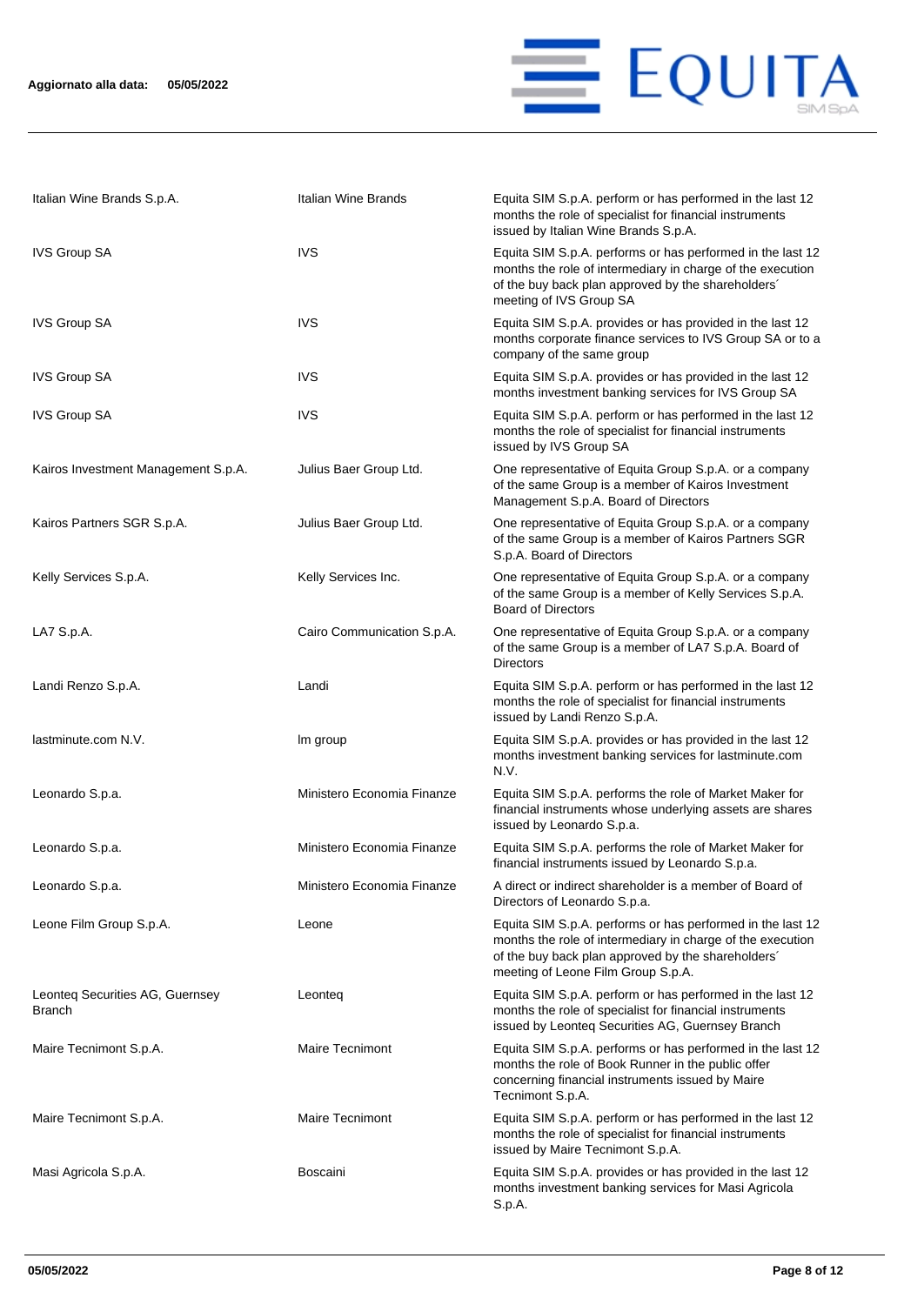

| Masi Agricola S.p.A.                                | <b>Boscaini</b>      | Equita SIM S.p.A. performs or has performed in the last 12<br>months the role of Nomad for the listing of Masi Agricola<br>S.p.A.                                                                                                           |
|-----------------------------------------------------|----------------------|---------------------------------------------------------------------------------------------------------------------------------------------------------------------------------------------------------------------------------------------|
| Masi Agricola S.p.A.                                | <b>Boscaini</b>      | Equita SIM S.p.A. perform or has performed in the last 12<br>months the role of specialist for financial instruments<br>issued by Masi Agricola S.p.A.                                                                                      |
| Masi Agricola S.p.A.                                | <b>Boscaini</b>      | One representative of Equita Group S.p.A. or a company<br>of the same Group is a member of Masi Agricola S.p.A.<br><b>Board of Directors</b>                                                                                                |
| Mediobanca - Banca di Credito<br>Finanziario S.p.A. | Mediobanca           | Equita SIM S.p.A. performs the role of Market Maker for<br>financial instruments whose underlying assets are shares<br>issued by Mediobanca - Banca di Credito Finanziario<br>S.p.A.                                                        |
| Mediobanca - Banca di Credito<br>Finanziario S.p.A. | Mediobanca           | Equita SIM S.p.A. performs the role of Market Maker for<br>financial instruments issued by Mediobanca - Banca di<br>Credito Finanziario S.p.A.                                                                                              |
| <b>Mittel SPA</b>                                   | Stocchi              | Equita SIM S.p.A. perform or has performed in the last 12<br>months the role of specialist for financial instruments<br>issued by Mittel SPA                                                                                                |
| NAF 2 S.p.A.                                        |                      | Equita SIM S.p.A. provides or has provided in the last 12<br>months corporate finance services to NAF 2 S.p.A. or to a<br>company of the same group                                                                                         |
| NB Aurora S.A. SICAF-RAIF                           | Neuberger Berman     | Equita SIM S.p.A. provides or has provided in the last 12<br>months investment banking services for NB Aurora S.A.<br>SICAF-RAIF                                                                                                            |
| NEC Italia S.p.A.                                   | <b>NEC Corp</b>      | One representative of Equita Group S.p.A. or a company<br>of the same Group is a member of NEC Italia S.p.A. Board<br>of Directors                                                                                                          |
| Neprix Agency S.r.l.                                | illimity Bank S.p.A. | One representative of Equita Group S.p.A. or a company<br>of the same Group is a member of Neprix Agency S.r.l.<br><b>Board of Directors</b>                                                                                                |
| Neprix S.r.l.                                       | illimity Bank S.p.A. | One representative of Equita Group S.p.A. or a company<br>of the same Group is a member of Neprix S.r.l. Board of<br><b>Directors</b>                                                                                                       |
| Newlat Food S.p.A.                                  | Mastrolia            | Equita SIM S.p.A. performs or has performed in the last 12<br>months the role of liquidity provider for financial<br>instruments issued by Newlat Food S.p.A.                                                                               |
| Nexi S.p.A.                                         | <b>NEXI</b>          | Equita SIM S.p.A. performs the role of Market Maker for<br>financial instruments whose underlying assets are shares<br>issued by Nexi S.p.A.                                                                                                |
| Openjobmetis S.p.A. - AGENZIA PER IL<br>LAVORO      | Openjob Metis        | Equita SIM S.p.A. performs or has performed in the last 12<br>months the role of intermediary in charge of the execution<br>of the buy back plan approved by the shareholders'<br>meeting of Openjobmetis S.p.A. - AGENZIA PER IL<br>LAVORO |
| Openjobmetis S.p.A. - AGENZIA PER IL<br>LAVORO      | Openjob Metis        | Equita SIM S.p.A. provides or has provided in the last 12<br>months investment banking services for Openjobmetis<br>S.p.A. - AGENZIA PER IL LAVORO                                                                                          |
| Openjobmetis S.p.A. - AGENZIA PER IL<br>LAVORO      | Openjob Metis        | Equita SIM S.p.A. perform or has performed in the last 12<br>months the role of specialist for financial instruments<br>issued by Openjobmetis S.p.A. - AGENZIA PER IL<br>LAVORO                                                            |
| OVS S.p.A.                                          | TIP                  | Equita SIM S.p.A. performs or has performed in the last 12<br>months the role of Book Runner in the public offer<br>concerning financial instruments issued by OVS S.p.A.                                                                   |
| OVS S.p.A.                                          | TIP                  | Equita SIM S.p.A. perform or has performed in the last 12<br>months the role of specialist for financial instruments<br>issued by OVS S.p.A.                                                                                                |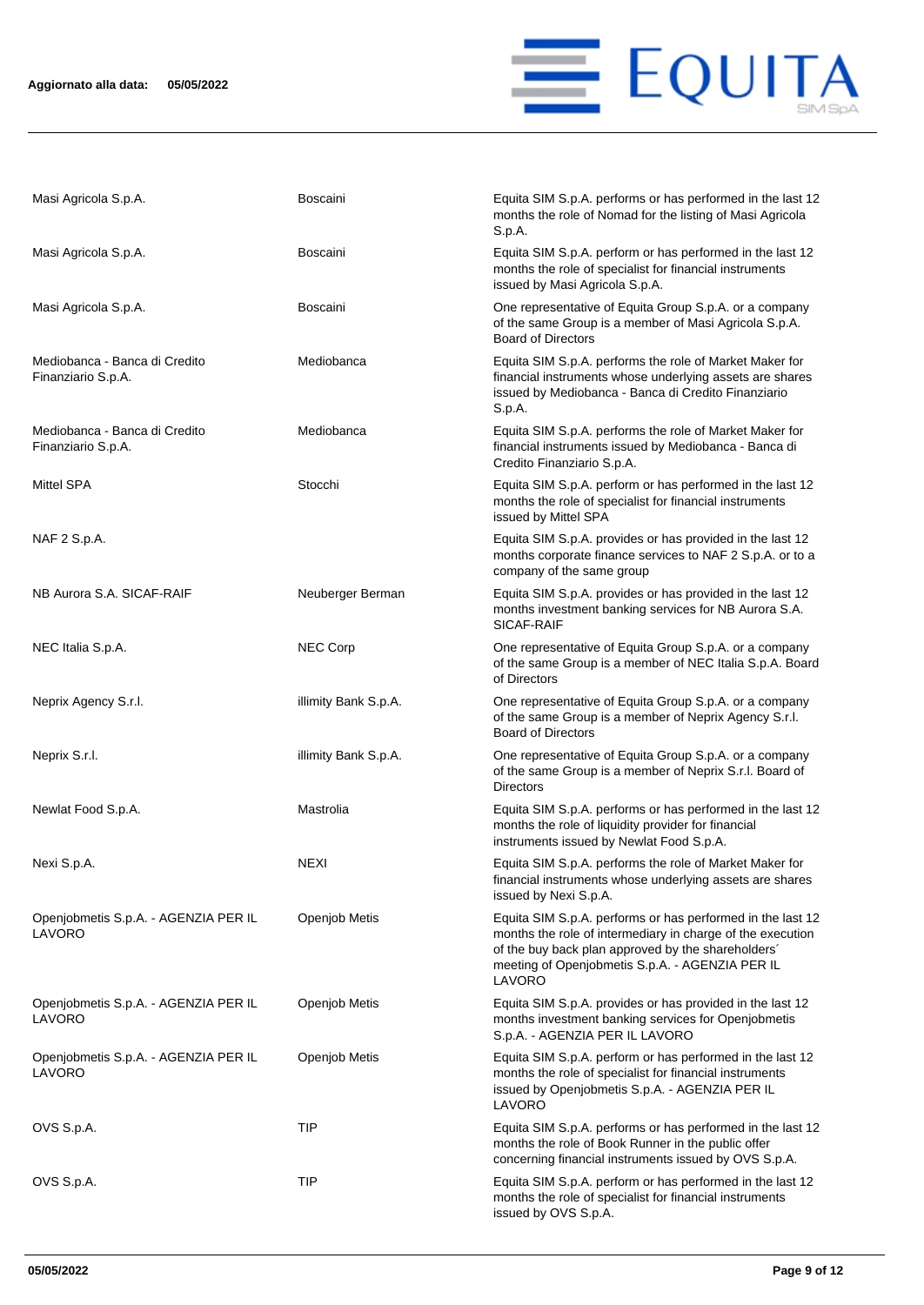

| Philips Innovations S.p.A.            | Philips NV                 | One representative of Equita Group S.p.A. or a company<br>of the same Group is a member of Philips Innovations<br>S.p.A. Board of Directors                                                                              |
|---------------------------------------|----------------------------|--------------------------------------------------------------------------------------------------------------------------------------------------------------------------------------------------------------------------|
| Philips S.p.A.                        | Philips NV                 | One representative of Equita Group S.p.A. or a company<br>of the same Group is a member of Philips S.p.A. Board of<br><b>Directors</b>                                                                                   |
| Pirelli & C.SPA                       | Tronchetti Provera         | Equita SIM S.p.A. performs the role of Market Maker for<br>financial instruments whose underlying assets are shares<br>issued by Pirelli & C.SPA                                                                         |
| Pirelli International Treasury S.p.A. | Pirelli & C. S.p.A.        | One representative of Equita Group S.p.A. or a company<br>of the same Group is a member of Pirelli International<br>Treasury S.p.A. Board of Directors                                                                   |
| Poste Italiane SPA                    | Ministero Economia Finanze | Equita SIM S.p.A. performs the role of Market Maker for<br>financial instruments whose underlying assets are shares<br>issued by Poste Italiane SPA                                                                      |
| Racing Force SpA                      |                            | Equita SIM S.p.A. performs or has performed in the last 12<br>months the role of Global Coordinator in the public offer<br>concerning financial instruments issued by Racing Force<br>SpA                                |
| Racing Force SpA                      |                            | Equita SIM S.p.A. performs or has performed in the last 12<br>months the role of Nomad for the listing of Racing Force<br>SpA                                                                                            |
| Racing Force SpA                      |                            | Equita SIM S.p.A. perform or has performed in the last 12<br>months the role of specialist for financial instruments<br>issued by Racing Force SpA                                                                       |
| RCS Media Group S.p.A.                | Cairo Communication S.p.A. | One representative of Equita Group S.p.A. or a company<br>of the same Group is a member of RCS Media Group<br>S.p.A. Board of Directors                                                                                  |
| <b>RCS Sport</b>                      | RCS Media Group S.p.A.     | One representative of Equita Group S.p.A. or a company<br>of the same Group is a member of RCS Sport Board of<br><b>Directors</b>                                                                                        |
| Reno de Medici SPA                    | Reno de Medici             | Equita SIM S.p.A. provides or has provided in the last 12<br>months corporate finance services to Reno de Medici SPA<br>or to a company of the same group                                                                |
| Revo S.r.l.                           | Revo S.p.A                 | Equita SIM S.p.A. performs or has performed in the last 12<br>months the role of Joint Book Runner in the public offer<br>concerning financial instruments issued by Revo S.r.l.                                         |
| Revo SpA/Milano                       | Revo S.p.A                 | Equita SIM S.p.A. performs or has performed in the last 12<br>months the role of intermediary in charge of the execution<br>of the buy back plan approved by the shareholders'<br>meeting of Revo SpA/Milano             |
| Revo SpA/Milano                       | Revo S.p.A                 | Equita SIM S.p.A. provides or has provided in the last 12<br>months corporate finance services to Revo SpA/Milano or<br>to a company of the same group                                                                   |
| Revo SpA/Milano                       | Revo S.p.A                 | Equita SIM S.p.A. performs or has performed in the last 12<br>months the role of Nomad for the listing of Revo<br>SpA/Milano                                                                                             |
| Revo SpA/Milano                       | Revo S.p.A                 | Equita SIM S.p.A. perform or has performed in the last 12<br>months the role of specialist for financial instruments<br>issued by Revo SpA/Milano                                                                        |
| Sabaf Technology and Safety           | Saleri                     | Equita SIM S.p.A. performs or has performed in the last 12<br>months the role of intermediary in charge of the execution<br>of the buy back plan approved by the shareholders'<br>meeting of Sabaf Technology and Safety |
| Sabaf Technology and Safety           | Saleri                     | Equita SIM S.p.A. perform or has performed in the last 12<br>months the role of specialist for financial instruments<br>issued by Sabaf Technology and Safety                                                            |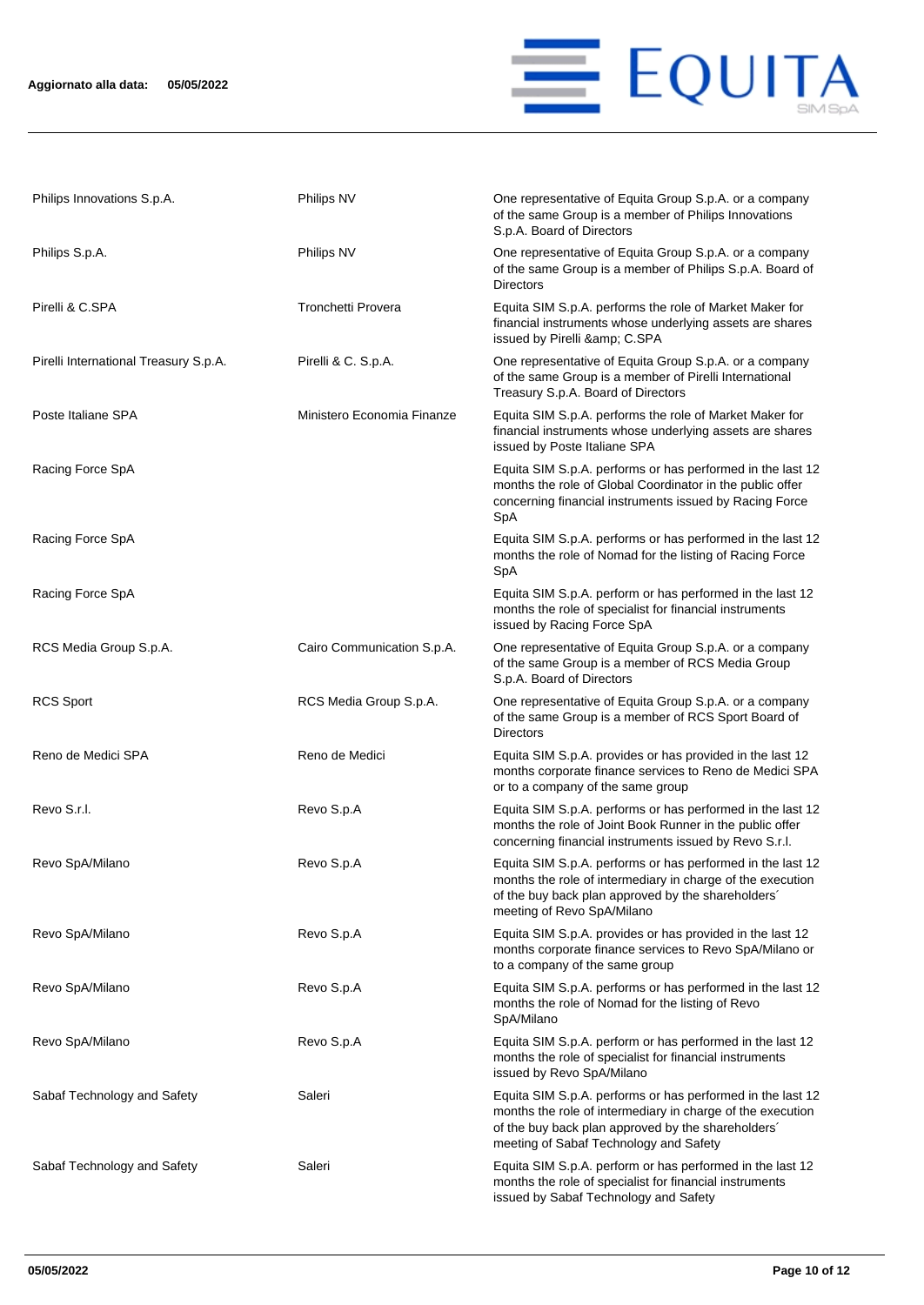

| <b>SAES Getters SPA</b>                                     | Saes                       | Equita SIM S.p.A. provides or has provided in the last 12<br>months investment banking services for SAES Getters<br>SPA                                                                                                                 |
|-------------------------------------------------------------|----------------------------|-----------------------------------------------------------------------------------------------------------------------------------------------------------------------------------------------------------------------------------------|
| SARAS S.p.A. - Raffinerie Sarde                             | Moratti                    | Equita SIM S.p.A. provides or has provided in the last 12<br>months investment banking services for SARAS S.p.A. -<br>Raffinerie Sarde                                                                                                  |
| SARAS S.p.A. - Raffinerie Sarde                             | Moratti                    | Equita SIM S.p.A. provides or has provided in the last 12<br>months corporate finance services to SARAS S.p.A. -<br>Raffinerie Sarde or to a company of the same group                                                                  |
| <b>SEC Newgate</b>                                          |                            | One representative of Equita Group S.p.A. or a company<br>of the same Group is a member of SEC Newgate Board of<br><b>Directors</b>                                                                                                     |
| Selle Royal S.p.A.                                          |                            | Equita SIM S.p.A. performs or has performed in the last 12<br>months the role of Sponsor for the public offer of Selle<br>Royal S.p.A.                                                                                                  |
| Sesa S.p.A.                                                 | TIP                        | Equita SIM S.p.A. provides or has provided in the last 12<br>months investment banking services for Sesa S.p.A.                                                                                                                         |
| SG Issuer SA                                                | SG                         | Equita SIM S.p.A. perform or has performed in the last 12<br>months the role of specialist for financial instruments<br>issued by SG Issuer SA                                                                                          |
| SICIT Group S.p.A.                                          | Sicit                      | Equita SIM S.p.A. performs or has performed in the last 12<br>months the role of intermediary in charge of the execution<br>of the buy back plan approved by the shareholders'<br>meeting of SICIT Group S.p.A.                         |
| Signify S.p.A.                                              | Philips NV                 | One representative of Equita Group S.p.A. or a company<br>of the same Group is a member of Signify S.p.A. Board of<br><b>Directors</b>                                                                                                  |
| Sika Polyurethane Manufacturing S.r.l.                      | Sika AG                    | One representative of Equita Group S.p.A. or a company<br>of the same Group is a member of Sika Polyurethane<br>Manufacturing S.r.l. Board of Directors                                                                                 |
| Siram Veolia S.p.A.                                         | Veolia Environnement SA    | One representative of Equita Group S.p.A. or a company<br>of the same Group is a member of Siram Veolia S.p.A.<br><b>Board of Directors</b>                                                                                             |
| SIT S.p.A.                                                  | Sit                        | Equita SIM S.p.A. performs or has performed in the last 12<br>months the role of intermediary in charge of the execution<br>of the buy back plan approved by the shareholders'<br>meeting of SIT S.p.A.                                 |
| SITI - B & T Group S.p.A.                                   |                            | Equita SIM S.p.A. performs or has performed in the last 12<br>months the role of intermediary in charge of coordinating<br>the collection of acceptances in the tender and/or<br>exchange offer launched by Barbieri & amp; Tarozzi SpA |
| Smartetn PLC                                                | Smartetn                   | Equita SIM S.p.A. perform or has performed in the last 12<br>months the role of specialist for financial instruments<br>issued by SmartETN Plc and guaranteed by Cirdan Capital<br>Management Ltd                                       |
| SNAM S.p.A.                                                 | Ministero Economia Finanze | Equita SIM S.p.A. performs the role of Market Maker for<br>financial instruments whose underlying assets are shares<br>issued by SNAM S.p.A.                                                                                            |
| Societa Cattolica di Assicurazione -<br>Societa Cooperativa | Cattolica                  | Equita SIM S.p.A. perform or has performed in the last 12<br>months the role of advisor of the offerer in transactions on<br>financial instruments issued by Societa Cattolica di<br>Assicurazione - Societa Cooperativa                |
| Societe Generale Effekten GMBH                              | SG                         | Equita SIM S.p.A. perform or has performed in the last 12<br>months the role of specialist for financial instruments<br>issued by Societe Generale Effekten GMBH                                                                        |
| Societe Generale SA                                         | Societe Generale           | Equita SIM S.p.A. perform or has performed in the last 12<br>months the role of specialist for financial instruments<br>issued by Societe Generale SA                                                                                   |